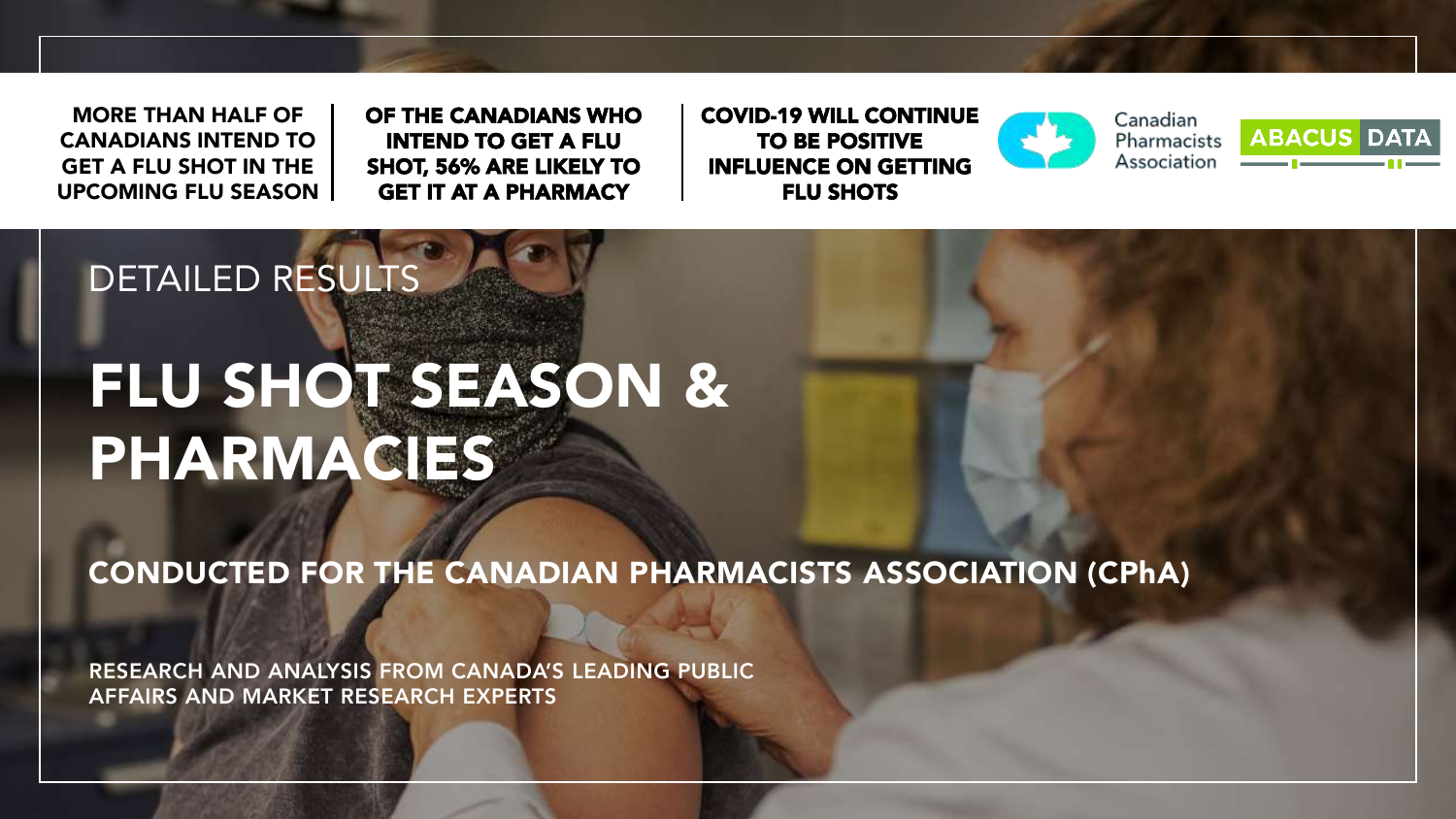## **METHODOLOGY**

The survey was conducted with 2,000 Canadian adults from September 9th to 12th, 2021. A random sample of panelists were invited to complete the survey from a set of partner panels based on the Lucid exchange platform. These partners are typically double opt-in survey panels, blended to manage out potential skews in the data from a single source.

The margin of error for a comparable probability-based random sample of the same size is +/- 2.19%, 19 times out of 20.

The data were weighted according to census data to ensure that the sample matched Canada's population according to age, gender, educational attainment, official language, and region. Totals may not add up to 100 due to rounding.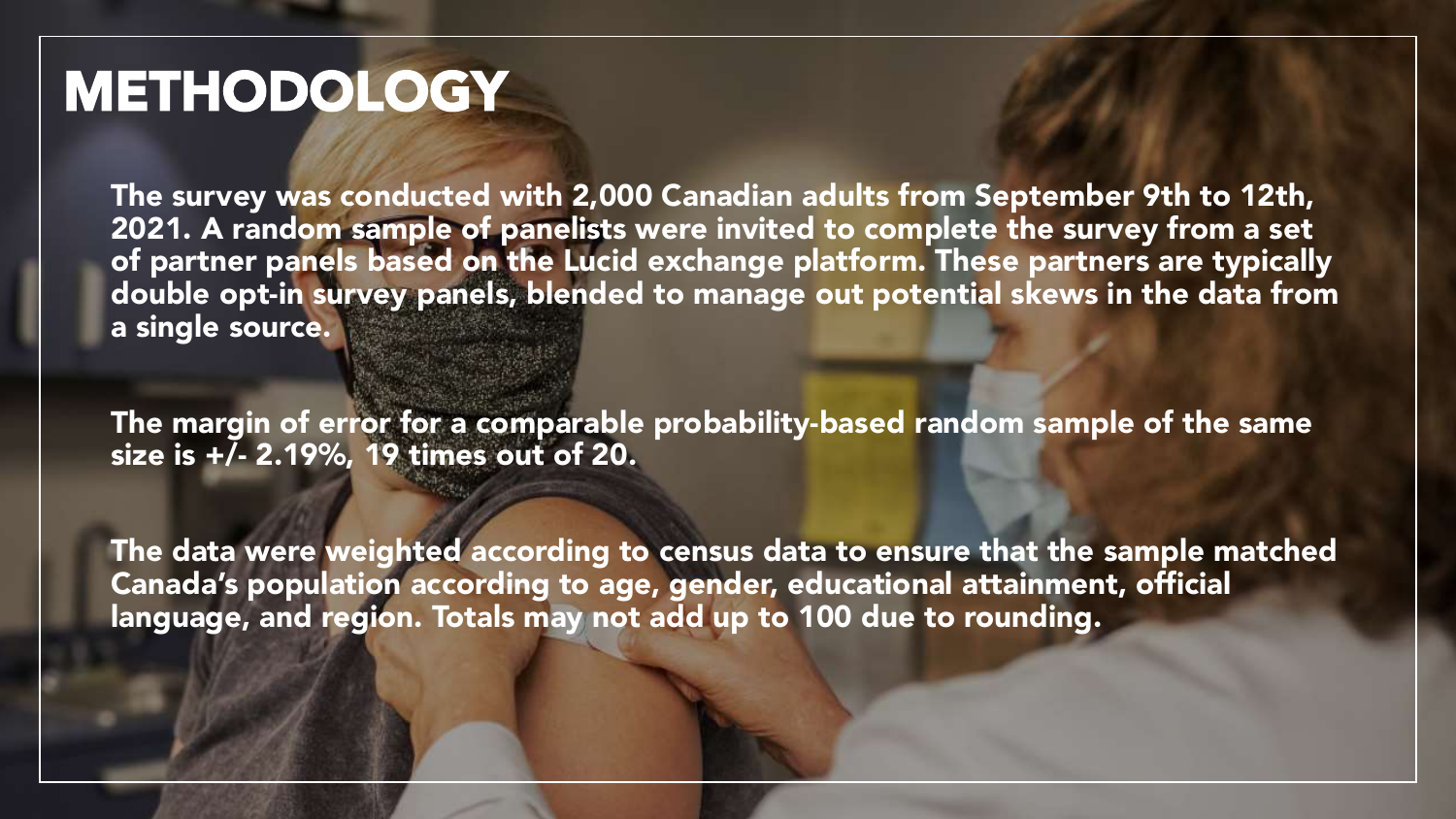## KEY FINDINGS

- 78% of Canadian adults are fully COVID-19 vaccinated and as we might expect COVID vaccination status is related to getting flu shots.
- Almost half of Canadians reported that they got the flu shot last year, which is up slightly from the previous year.
	- Quebec residents are the least likely to have gotten the flu shot. Those 60 and older are the most likely to have done so.
- 54% of those who got a flu shot last year did so at a pharmacy (up 6%).
	- Quebec and Atlantic Canada residents are less likely to have gone to a pharmacy. Notably, those who are double vaccinated for COVID-19 are even more likely to have gone to a pharmacy.
- Virtually the same proportion of Canadians intend to get a flu shot this year (56% probably or definitely). Most of these are people who got the flu shot last year but among those who did not get it last year, 21% are at least probably going to get one this year.
- A majority of those who are probably going to get a flu shot will do so at a pharmacy this year. This is particularly true for Alberta residents.
- The more likely you are to get a flu shot this year the more likely you are to intend to go to a pharmacy. Pharmacy will likely see a high number of returning patients as 93% who got the shot at a pharmacy last time intend to go back to a pharmacy this time.

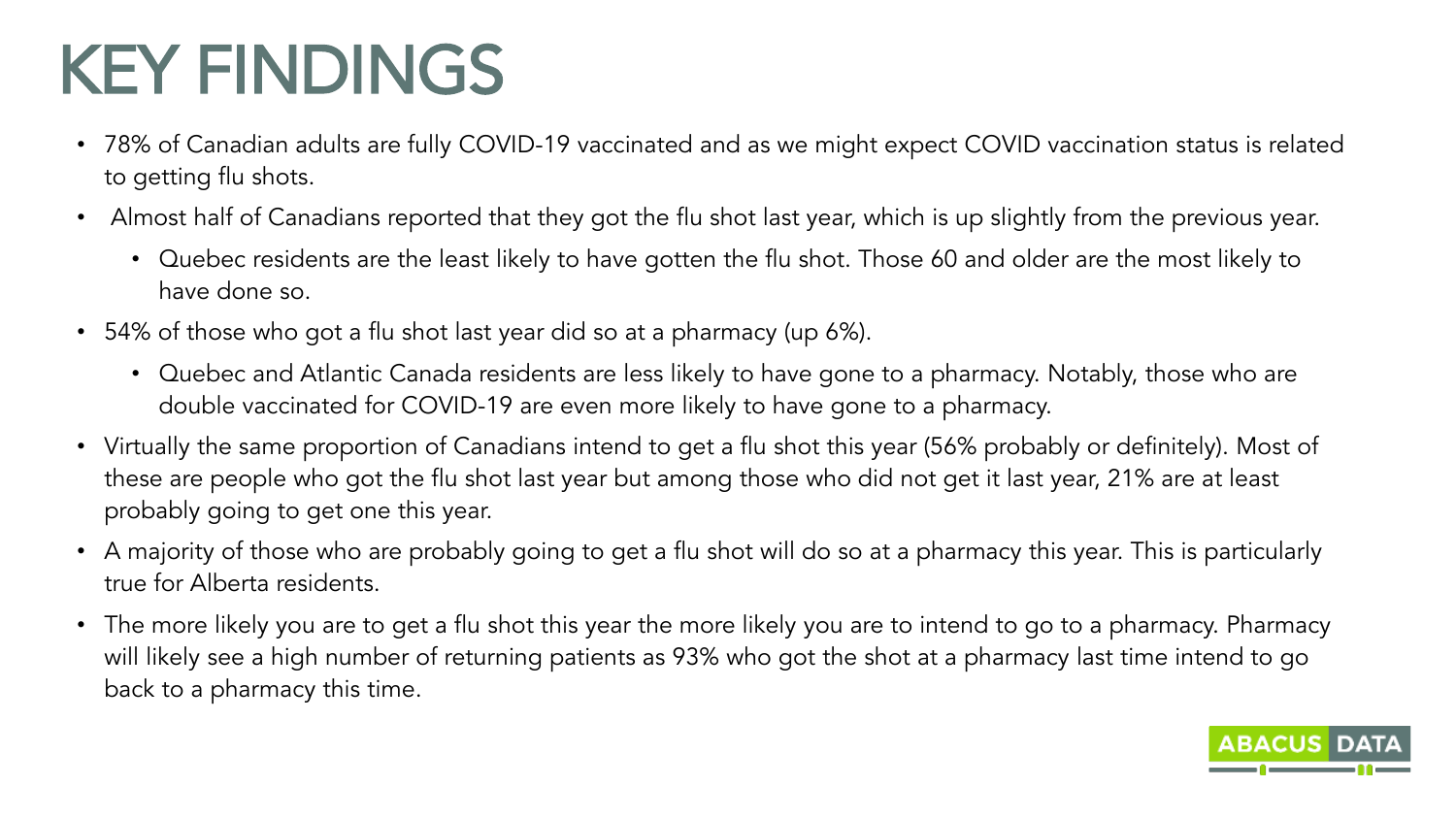## KEY FINDINGS

- As was the case last year, the pandemic is more likely to increase rather than reduce the likelihood of getting a flu shot. One third of Canadians are more likely to get the flu shot this year because of the pandemic.
- The two most important considerations when deciding to get flu shot this year are ease of booking and proximity to home.
- Reminding people that there was very little spread of flu cases last year due to a variety of reasons including a record number of flu shots administered and strict public health measures in place does not appear to be reducing the likelihood that people will get the shot this year; 41% are more likely to get the flu shot compared with only 16% who are less likely.

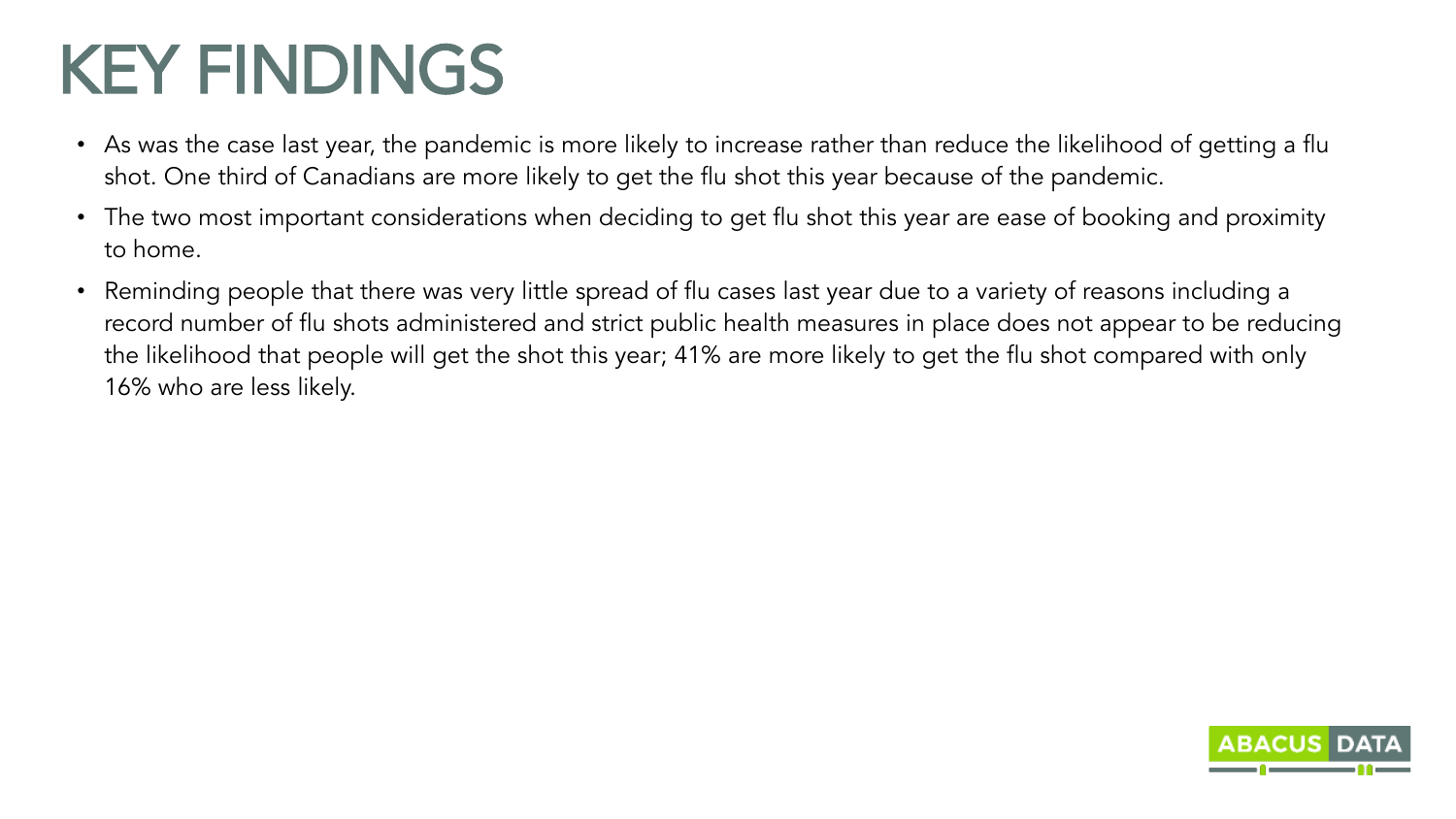## A CLEAR MAJORITY OF CANADIANS ARE FULLY VACCINATED

Have already had both shots and am fully vaccinated

Have had one shot and will take the second as soon as it is available for me

Have had no shots but am ready to get a shot as soon as it is available for me

Would prefer to wait a bit before taking it

Prefer not to take it but could be persuaded to

Will not take it under any circumstances

6% 3% 4% 2% 7%

78%



Which of the following best describes your position on taking a COVID-19 vaccine?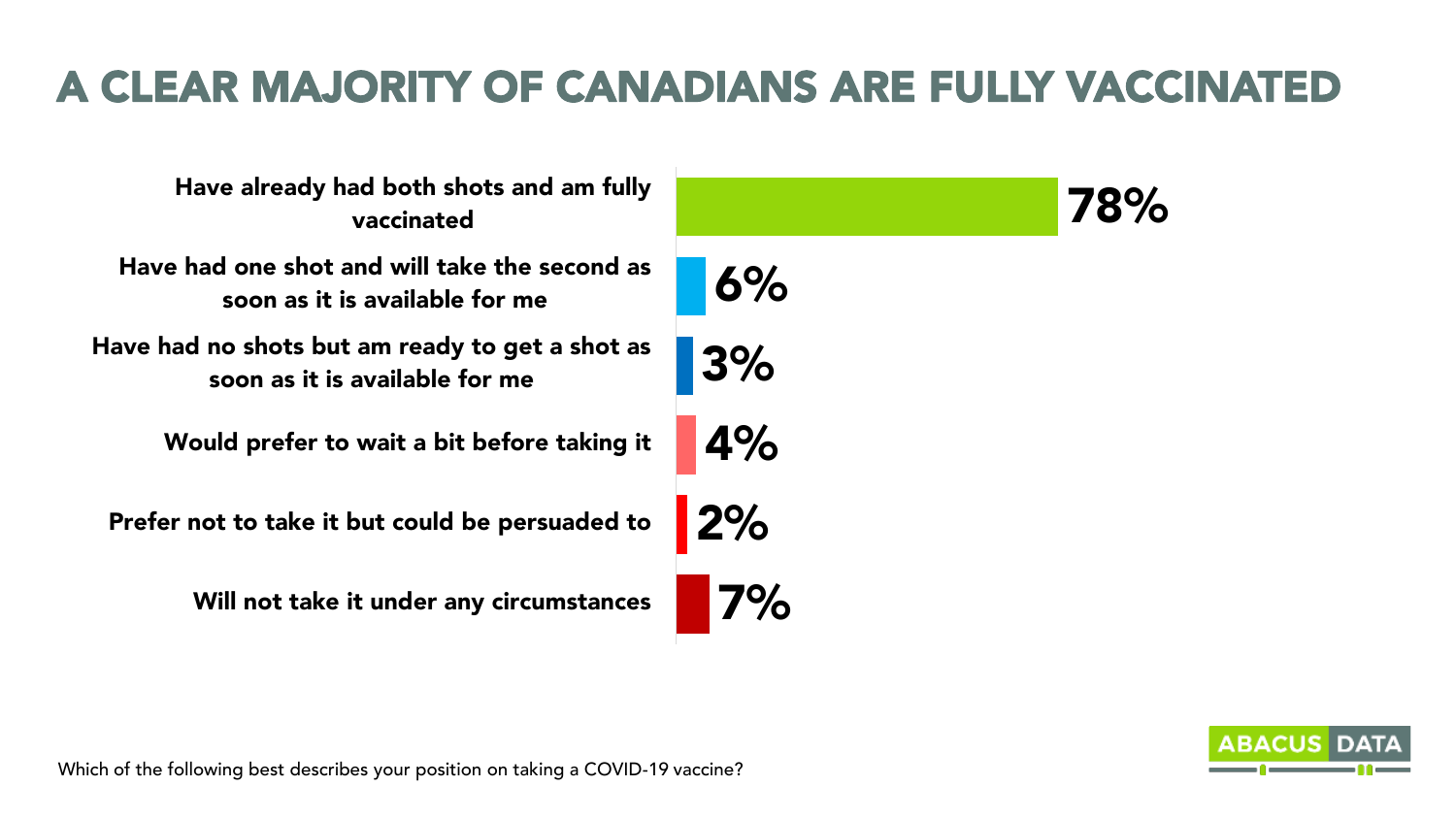## ALMOST HALF OF CANADIANS GOT A FLU SHOT LAST YEAR

 $%  $\triangle$  2020-21$ 



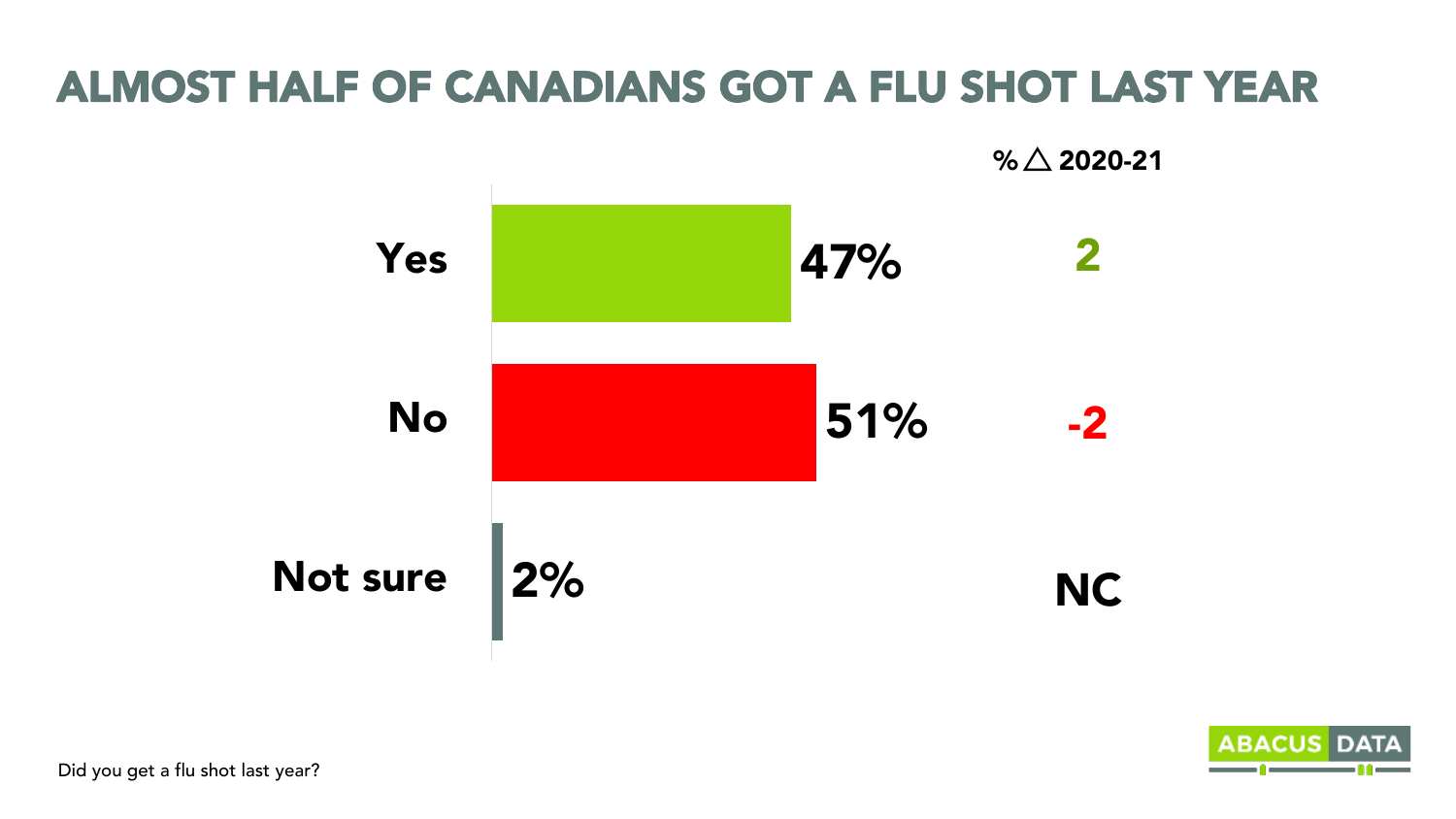#### ALMOST HALF OF CANADIANS GOT A FLU SHOT LAST YEAR

|                    | Canada                     |     | 47%               |     | 51%             | 2%             |
|--------------------|----------------------------|-----|-------------------|-----|-----------------|----------------|
|                    |                            |     |                   |     |                 |                |
| <b>REGION</b>      | <b>BC</b>                  |     | 50%               |     | 47%             | 3%             |
|                    | <b>AB</b>                  |     | 50%               |     | 47%             | 3%             |
|                    | SK/MB                      |     | 52%               |     | 48%             | 0              |
|                    | ON                         |     | 49%               |     | 49%             | 2%             |
|                    | $\alpha$                   | 37% |                   |     | 62%             | $1^\circ$      |
|                    | <b>ATL</b>                 |     | 54%               |     | 46%             | $1^\circ$      |
| <b>AGE GROUP</b>   |                            |     |                   |     |                 |                |
|                    | 18 to 29                   | 38% |                   |     | 57%             | 5%             |
|                    | 30 to 44                   | 36% |                   |     | 62%             | 2%             |
|                    | 45 to 59                   |     | 43%               |     | 57%             | $1^{\circ}$    |
|                    | 60 and over                |     | 65%               |     | 34%             | $1^\circ$      |
| <b>GENDER</b>      |                            |     |                   |     |                 |                |
|                    | <b>Male</b>                |     | 48%               |     | 50%             | 2%             |
|                    | <b>Female</b>              |     | 46%               |     | 53%             | 1 <sup>°</sup> |
| <b>VACCINATION</b> |                            |     |                   |     |                 |                |
| <b>STATUS</b>      | Vaccinated                 |     | 54%               |     | 45%             | 1 <sup>°</sup> |
|                    | Intend to get vaccinated   | 34% |                   |     | 63%             | 3%             |
|                    | <b>Reluctant/Resistant</b> | 14% |                   | 81% |                 | 5%             |
|                    |                            |     |                   |     |                 |                |
|                    | $\blacksquare$ Yes         |     | $\blacksquare$ No |     | <b>Not sure</b> |                |



Did you get a flu shot last year?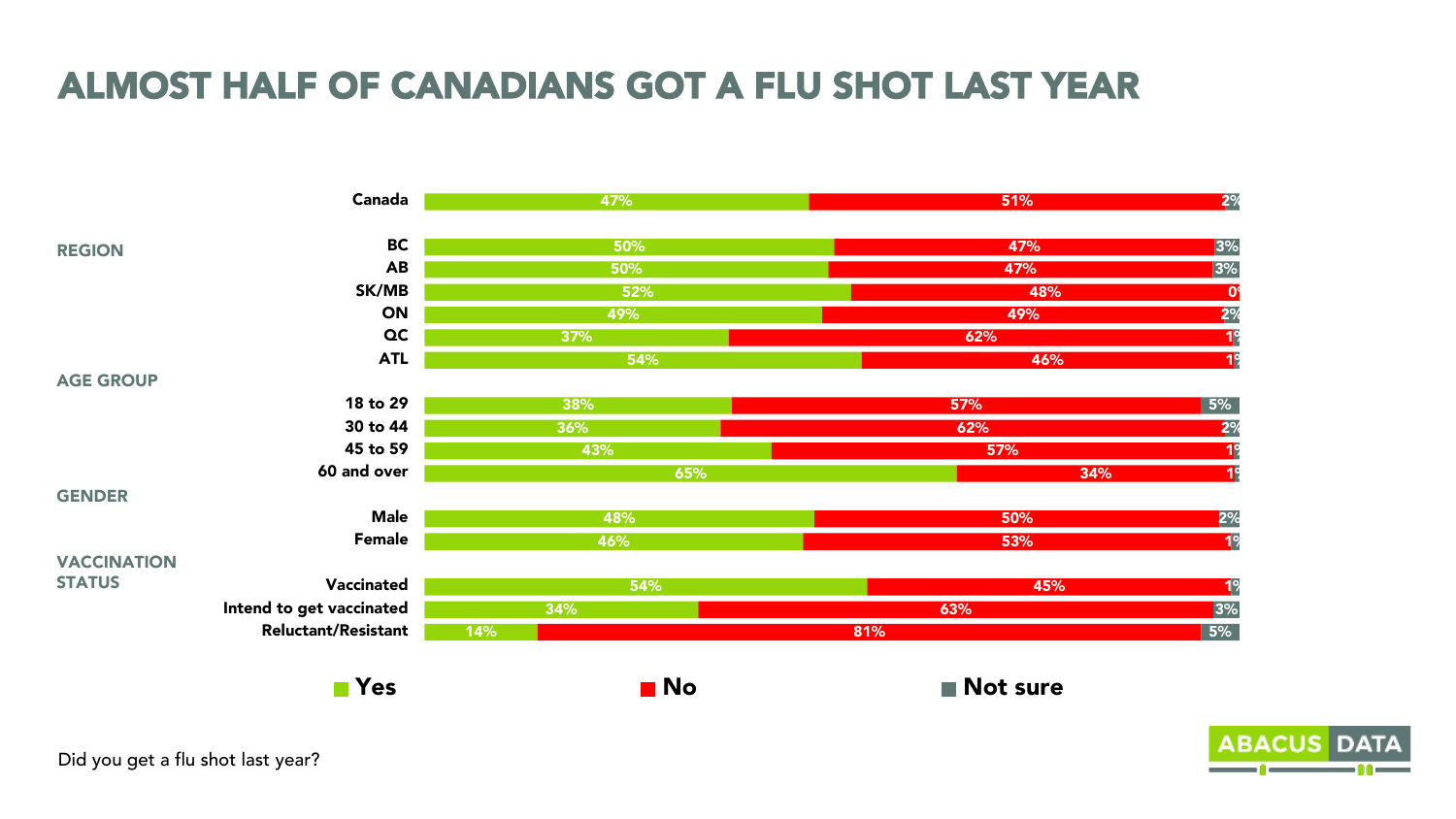## OVER 2019-20, # OF FLU SHOTS RECEIVED AT A PHARMACY INCREASED BY 6 pts



Where did you get your flu shot last year? *[ONLY ASKED TO THOSE WHO SAID THEY GOT FLU SHOT LAST YEAR, i.e., 2020]*

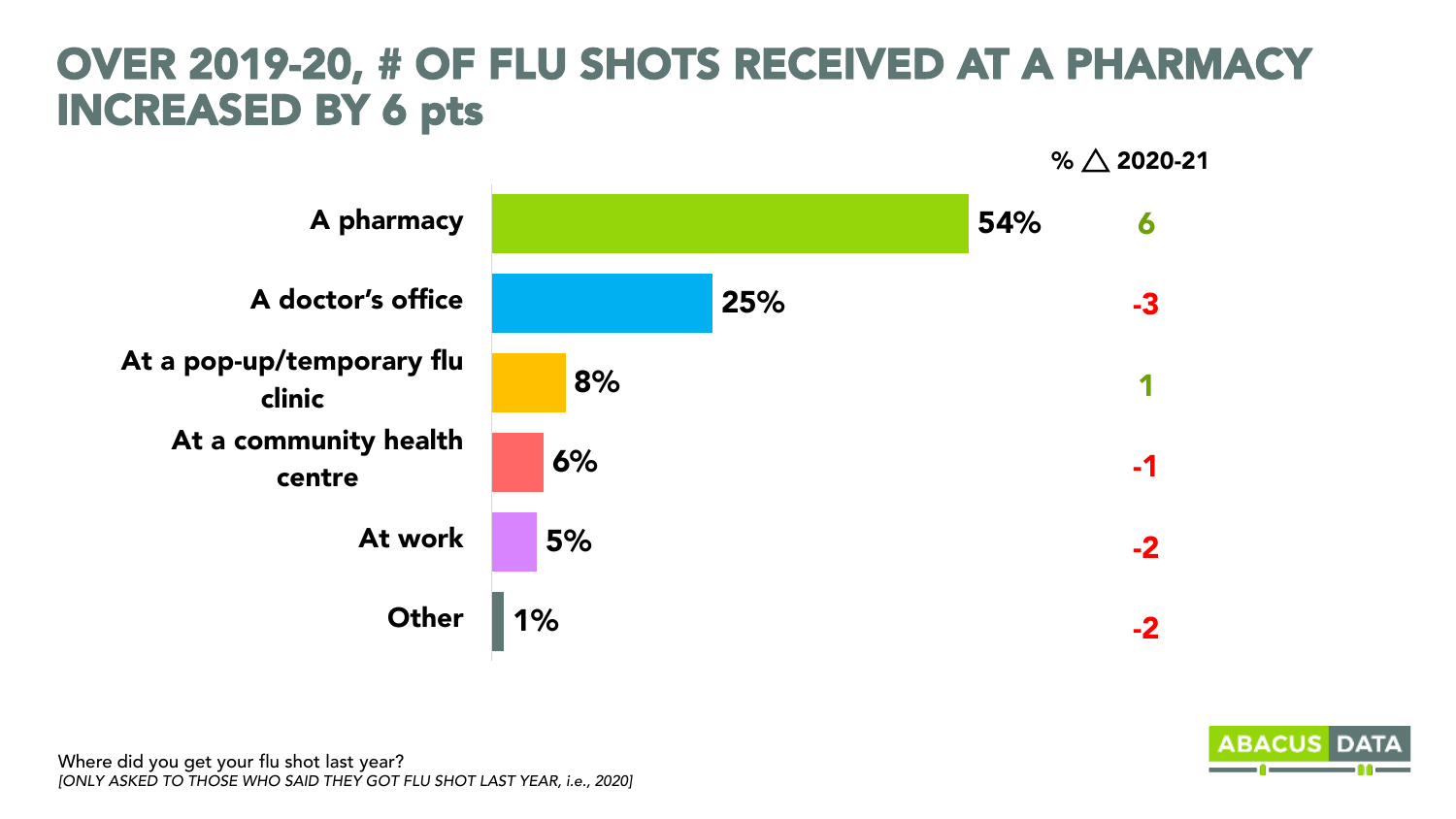## OVER 2019-20, # OF FLU SHOTS RECEIVED AT A PHARMACY INCREASED BY 6 pts

|                             | Canada                     | 54%                              |     | 25%                          | 8%                     | $6\%$ 5% 1%                |
|-----------------------------|----------------------------|----------------------------------|-----|------------------------------|------------------------|----------------------------|
| <b>REGION</b>               | <b>BC</b>                  | 63%                              |     | 15%                          | 6%<br>6%               | 10%<br>- 0'                |
|                             | <b>AB</b>                  |                                  | 82% |                              | 8%                     | 7% 128%                    |
|                             | SK/MB                      | 59%                              |     | 26%                          | 5%                     | 8%<br>20                   |
|                             | ON<br>QC                   | 51%                              |     | 38%                          |                        | 3%3% 5%19                  |
|                             | <b>ATL</b>                 | 37%<br>44%                       | 7%  | 33%<br>41%                   | 11%                    | $\overline{5\%}$<br>6%     |
| <b>AGE GROUP</b>            | 18 to 29                   | 49%                              |     | 30%                          | 6%                     | 7%<br>6%0<br>6%0<br>9%     |
|                             | 30 to 44                   | 48%                              |     | 29%                          | 6%<br>6%               | <b>10% 09</b>              |
|                             | 45 to 59                   | 58%                              |     | 20%                          | 7%                     | 1 <sup>9</sup><br>5%<br>9% |
|                             | 60 and over                | 57%                              |     | 24%                          | 11%                    | 5%1%%                      |
| <b>GENDER</b>               |                            |                                  |     |                              |                        |                            |
|                             | <b>Male</b>                | 53%                              |     | 29%                          | 5%                     | 7%<br>6% 19                |
|                             | <b>Female</b>              | 56%                              |     | 21%                          | 12%                    | 5% 4% 2%                   |
| <b>VACCINATION</b>          | Vaccinated                 | 57%                              |     | 23%                          | 9%                     | 5%<br>5%1%                 |
| <b>STATUS</b>               | Intend to get vaccinated   | 37%                              | 39% |                              | 8%<br>3%               | 4%<br>9%                   |
|                             | <b>Reluctant/Resistant</b> | 26%                              | 44% | 3%                           | 17%                    | 3%<br>7%                   |
| <b>2020 FLU SHOT STATUS</b> |                            |                                  |     |                              |                        |                            |
|                             | Yes                        | 54%                              |     | 25%                          | 8%                     | 6% 5% 1%                   |
| A pharmacy                  | A doctor's office          | At a pop-up/temporary flu clinic |     | At a community health centre | $\blacksquare$ At work | $\blacksquare$ Other       |

Where did you get your flu shot last year? *[ONLY ASKED TO THOSE WHO SAID THEY GOT FLU SHOT LAST YEAR, i.e., 2020]*

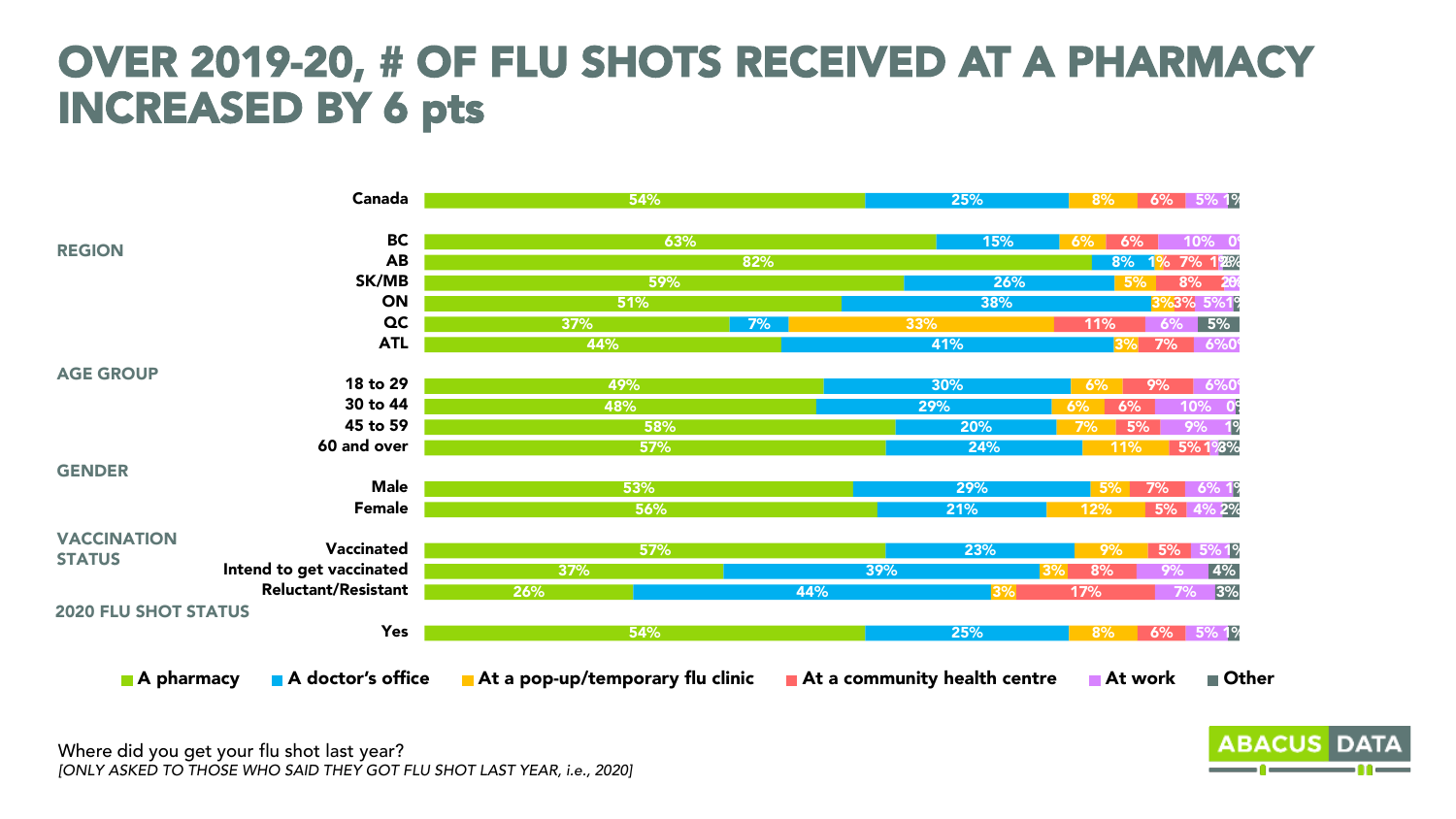### IN 2021, 56% CANADIANS INTEND TO GET FLU SHOT IN THE UPCOMING FLU SEASON



Do you plan to get your flu shot in the upcoming flu season?

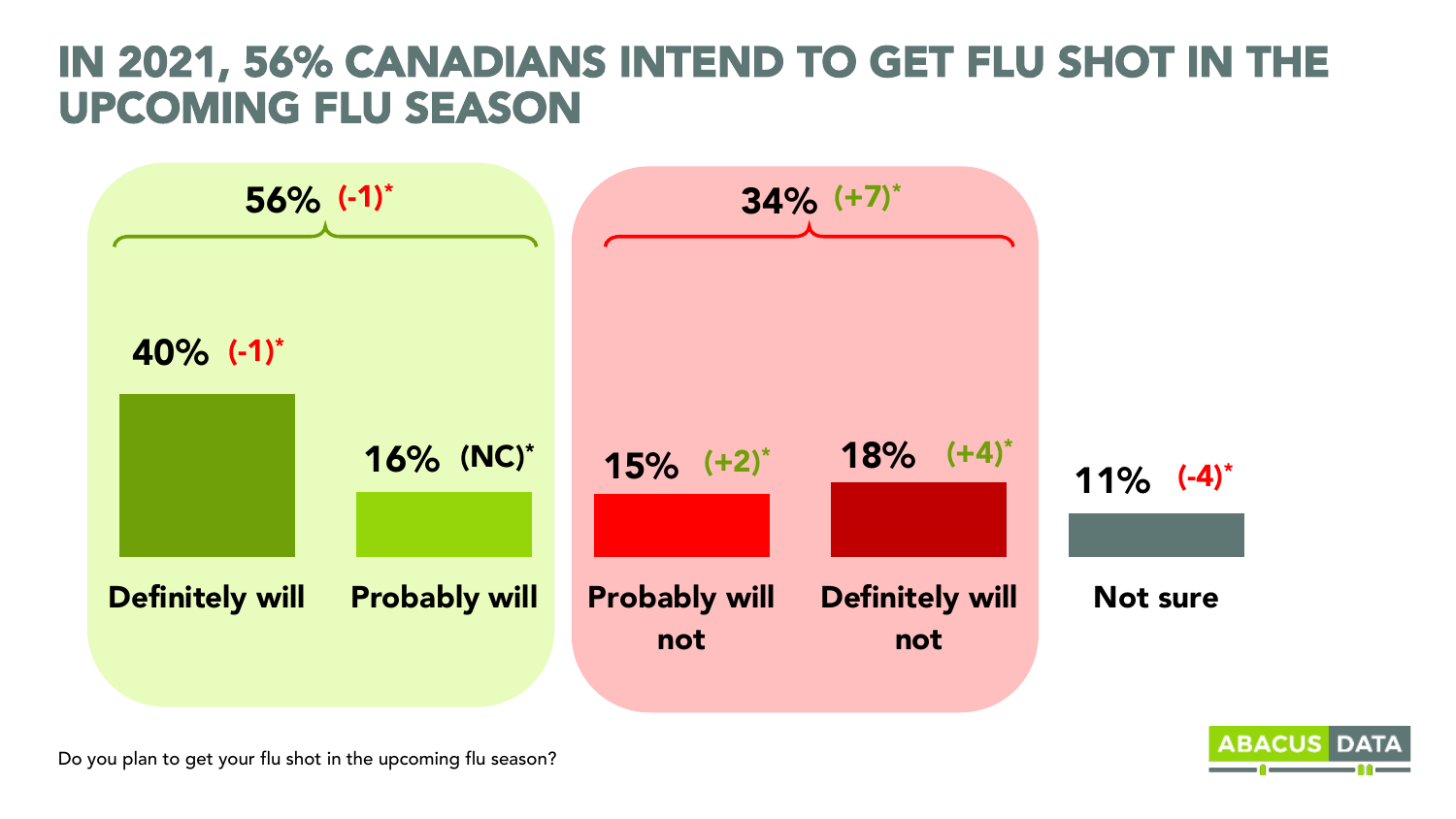### IN 2021, 56% CANADIANS INTEND TO GET FLU SHOT IN THE UPCOMING FLU SEASON

|                             | Canada                     | 40%                  |                          |     | 16%        | 15%                 | 18%        | 11%               |
|-----------------------------|----------------------------|----------------------|--------------------------|-----|------------|---------------------|------------|-------------------|
|                             | <b>BC</b>                  |                      | 44%                      |     | 17%        | 15%                 | 14%        | 10%               |
| <b>REGION</b>               | <b>AB</b>                  | 39%                  |                          |     | 18%        | 17%                 | 17%        | 9%                |
|                             | SK/MB                      |                      | 47%                      |     | 12%        | 15%                 | 18%        | 8%                |
|                             | ON                         | 40%                  |                          |     | 18%        | 14%                 | 16%        | 11%               |
|                             | $\alpha$                   | 34%                  |                          | 11% | 18%        |                     | 26%        | 11%               |
|                             | <b>ATL</b>                 |                      | 43%                      |     | 17%        | 13%                 | 15%        | 13%               |
| <b>AGE GROUP</b>            | 18 to 29                   | 25%                  |                          | 32% |            | 16%                 | 15%        | 12%               |
|                             | 30 to 44                   | 28%                  |                          | 19% | 20%        |                     | 21%        | 12%               |
|                             | 45 to 59                   | 39%                  |                          | 9%  | 17%        |                     | 24%        | 12%               |
|                             | 60 and over                |                      | 59%                      |     |            | 9%                  | 11%<br>13% | $7\%$             |
| <b>GENDER</b>               | <b>Male</b>                | 40%                  |                          |     | <b>20%</b> | 14%                 | 16%        | 10%               |
|                             | <b>Female</b>              | 40%                  |                          | 11% | 17%        |                     | 20%        | 12%               |
| <b>VACCINATION</b>          | Vaccinated                 |                      | 48%                      |     | 15%        | 14%                 | 12%        | 10%               |
| <b>STATUS</b>               | Intend to get vaccinated   | 17%                  |                          | 39% |            | 21%                 | 14%        | 9%                |
|                             | <b>Reluctant/Resistant</b> | 5%<br>6%<br>17%      |                          |     | 58%        |                     |            | 14%               |
| <b>2020 FLU SHOT STATUS</b> | Yes                        |                      |                          | 77% |            |                     | 17%        | 198/4%            |
|                             | No                         | 6%<br>15%            |                          | 29% |            | 35%                 |            | 16%               |
|                             | Definitely will            | <b>Probably will</b> | <b>Probably will not</b> |     |            | Definitely will not |            | <b>■ Not sure</b> |

**ABACU** 

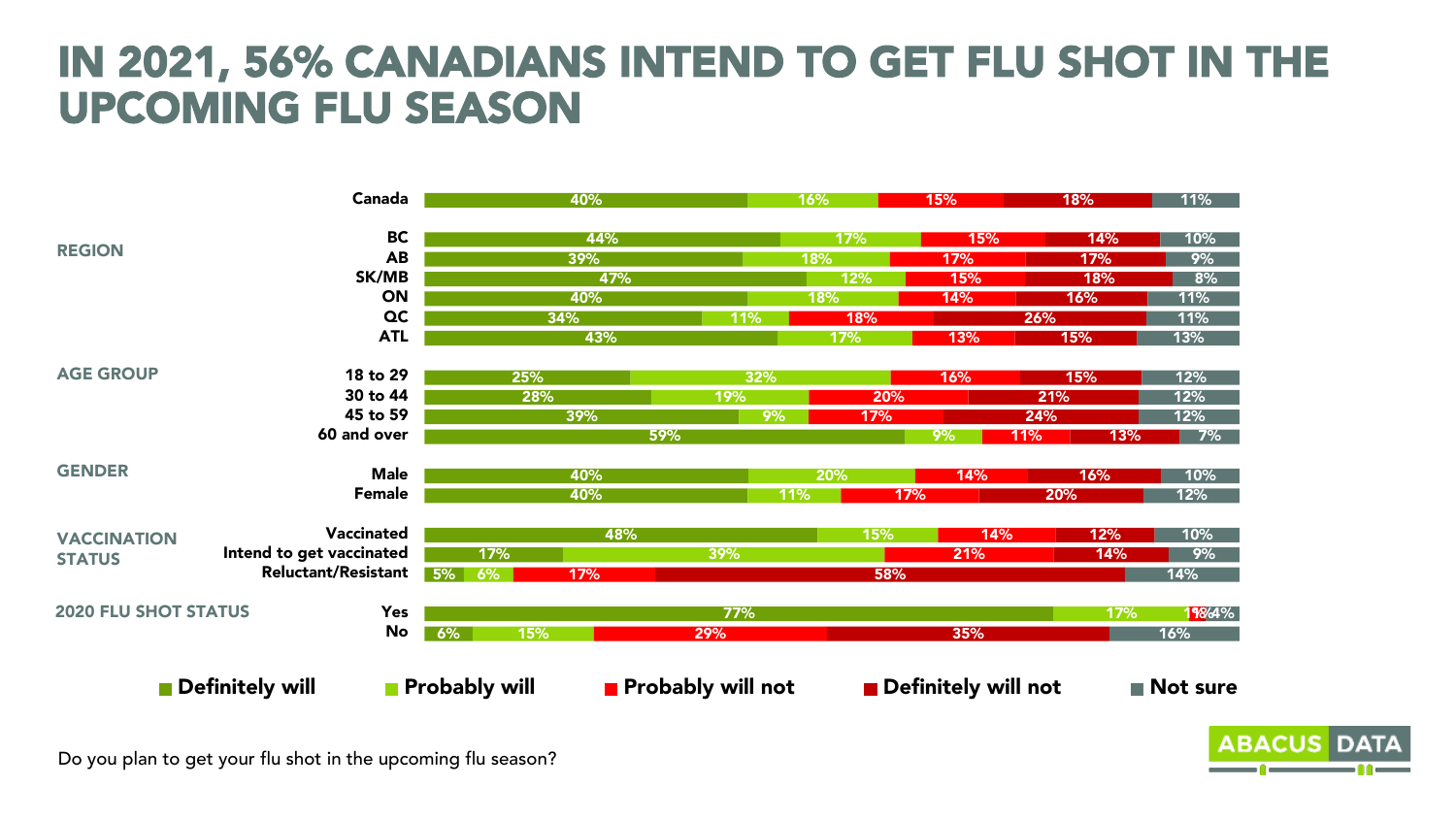## OF THE CANADIANS WHO INTEND TO GET A FLU SHOT THIS YEAR, 56% ARE LIKELY TO GET IT AT A PHARMACY



If you do get a flu shot this year, where would you like to go to get it? *[ONLY ASKED TO THOSE WHO SAID THEY WOULD DEFINITELY OR PROBABLY GET THEIR FLU SHOT IN THE UPCOMING FLU SEASON]*

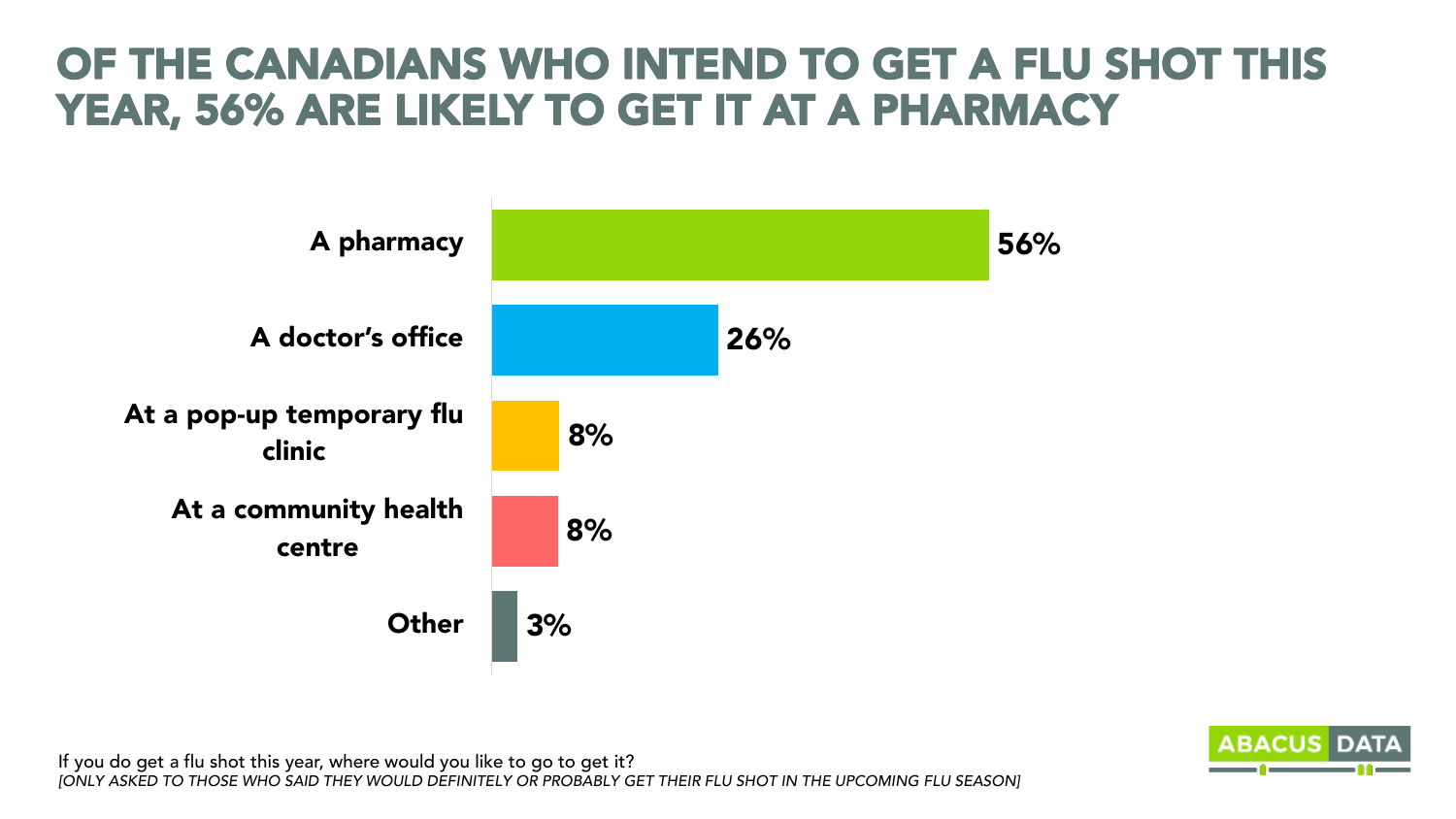## OF THE CANADIANS WHO INTEND TO GET A FLU SHOT THIS YEAR, 56% ARE LIKELY TO GET IT AT A PHARMACY

|                             | Canada                     | 56%                                                                             |     | 26% | 8%         | 3%<br>8%              |
|-----------------------------|----------------------------|---------------------------------------------------------------------------------|-----|-----|------------|-----------------------|
| <b>REGION</b>               | <b>BC</b>                  | 61%                                                                             |     | 20% | 7%<br>8%   | 5%                    |
|                             | <b>AB</b>                  | 78%                                                                             |     |     | <b>11%</b> | $-1$<br>9%            |
|                             | SK/MB                      | 56%                                                                             |     | 28% |            | 1 <sup>9</sup><br>11% |
|                             | ON                         | 53%                                                                             |     | 36% |            | 5% 2%                 |
|                             | QC                         | 47%                                                                             | 11% | 26% | 10%        | 5%                    |
|                             | <b>ATL</b>                 | 52%                                                                             |     | 33% | 4%         | 9%<br>2%              |
|                             |                            |                                                                                 |     |     |            |                       |
| <b>AGE GROUP</b>            | 18 to 29                   | 56%                                                                             |     | 29% | 6%         | 1 <sup>9</sup><br>7%  |
|                             | 30 to 44                   | 54%                                                                             |     | 28% | 7%         | 2%<br>9%              |
|                             | 45 to 59                   | 61%                                                                             |     | 20% | 8%<br>7%   | 4%                    |
|                             | 60 and over                | 55%                                                                             |     | 26% | 9%         | 6%<br>$ 4\% $         |
| <b>GENDER</b>               |                            |                                                                                 |     |     |            |                       |
|                             | <b>Male</b>                | 57%                                                                             |     | 28% | 4%         | 3%<br>8%              |
|                             | <b>Female</b>              | 55%                                                                             |     | 23% | 12%        | 3%<br>7%              |
| <b>VACCINATION</b>          | Vaccinated                 | 58%                                                                             |     | 24% | 8%         | 3%<br>7%              |
| <b>STATUS</b>               | Intend to get vaccinated   | 45%                                                                             |     | 36% | 12%<br>2%  | $ 4\% $               |
|                             | <b>Reluctant/Resistant</b> | 33%                                                                             | 49% |     | 9%<br>6%   | 3%                    |
| <b>2020 FLU SHOT STATUS</b> | Yes                        | 58%                                                                             |     | 24% | 8%         | 3%<br>6%              |
|                             | No                         | 51%                                                                             |     | 30% | 7%         | 11%<br>$-1$           |
| $\blacksquare$ A pharmacy   |                            | A doctor's office At a pop-up temporary flu clinic At a community health centre |     |     |            | <b>■ Other</b>        |

If you do get a flu shot this year, where would you like to go to get it? *[ONLY ASKED TO THOSE WHO SAID THEY WOULD DEFINITELY OR PROBABLY GET THEIR FLU SHOT IN THE UPCOMING FLU SEASON]*

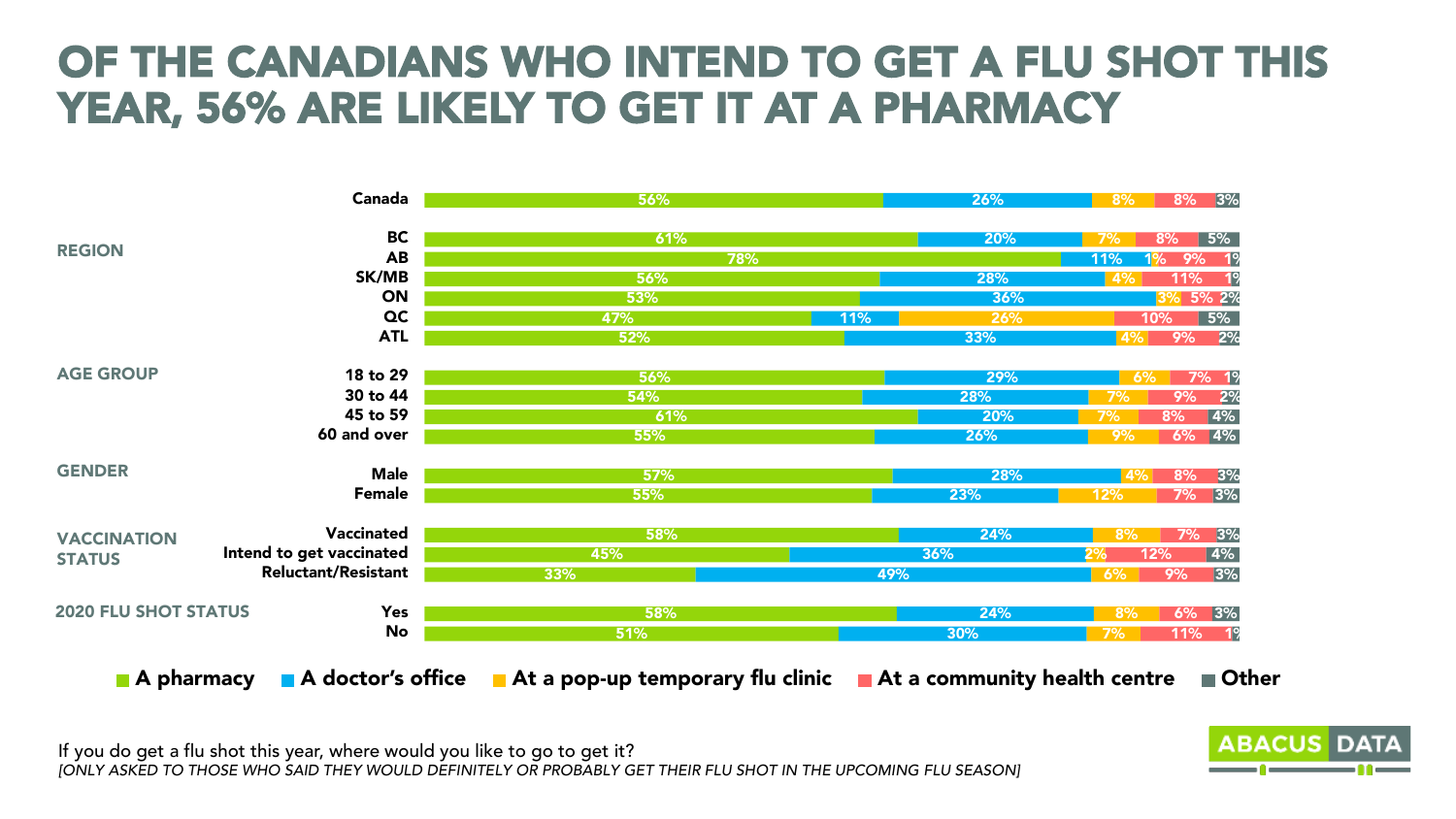## OF THE CANADIANS WHO WILL DEFINITELY GET A FLU SHOT THIS YEAR, 60% ARE LIKELY GET IT AT A PHARMACY



If you do get a flu shot this year, where would you like to go to get it? *[ONLY ASKED TO THOSE WHO SAID THEY WOULD DEFINITELY OR PROBABLY GET THEIR FLU SHOT IN THE UPCOMING FLU SEASON]*

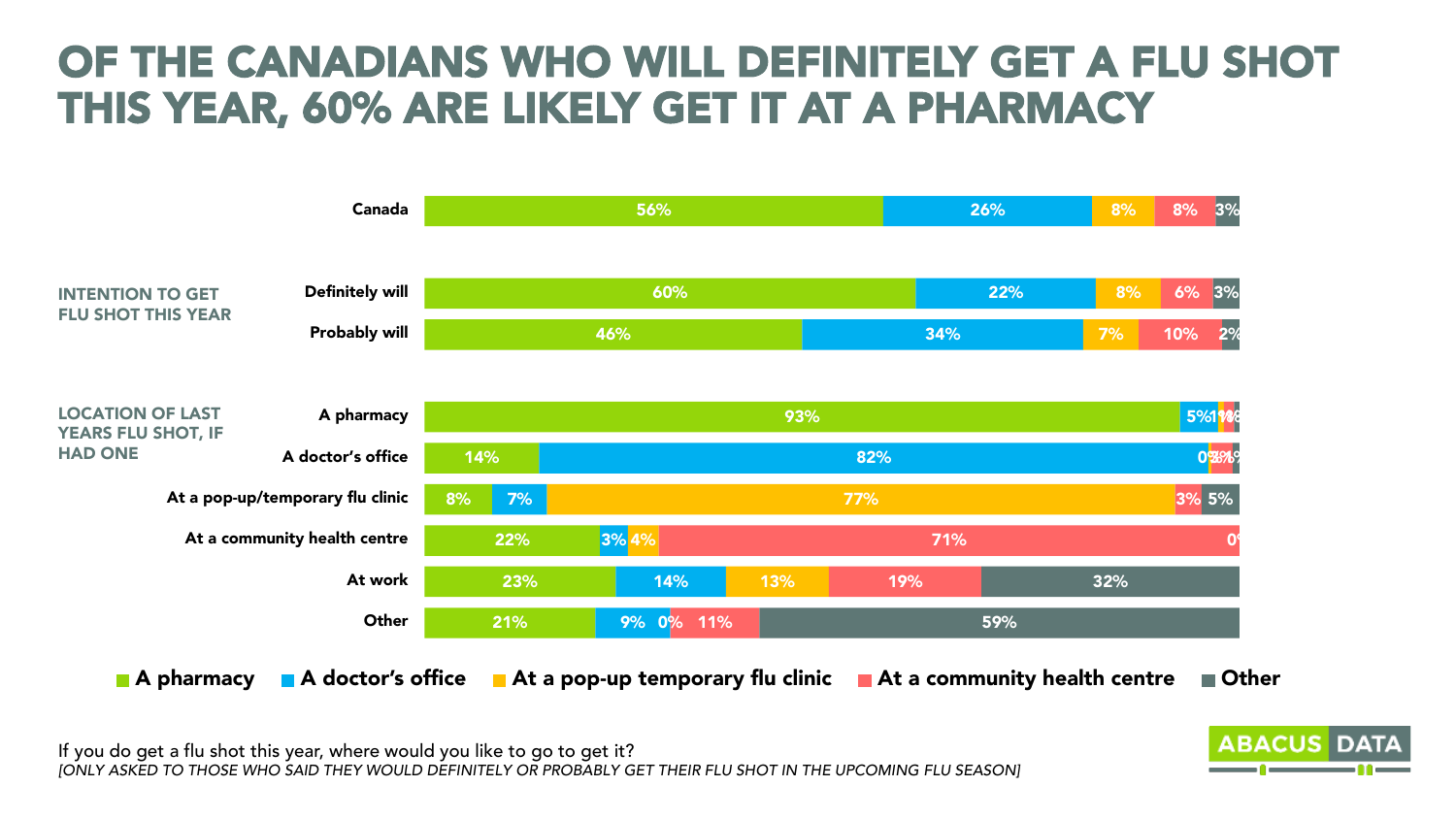#### COVID-19 AND 4TH WAVE WILL STILL STIMULATE DEMAND FOR FLU SHOTS

33% 57% 10% -1 -1 3

I am more likely to get a flu shot because of the 4th COVID-19 wave

COVID-19 and the 4th wave will have no affect on my decision of whether to get or not to get a flu shot

I am less likely to get the flu shot because of COVID -19 and the 4th wave

Thinking about the upcoming flu season, what impact might COVID-19 and the rising cases of the 4th wave of the pandemic have on influencing your decision to get a flu shot?



 $% \wedge 2020 - 21$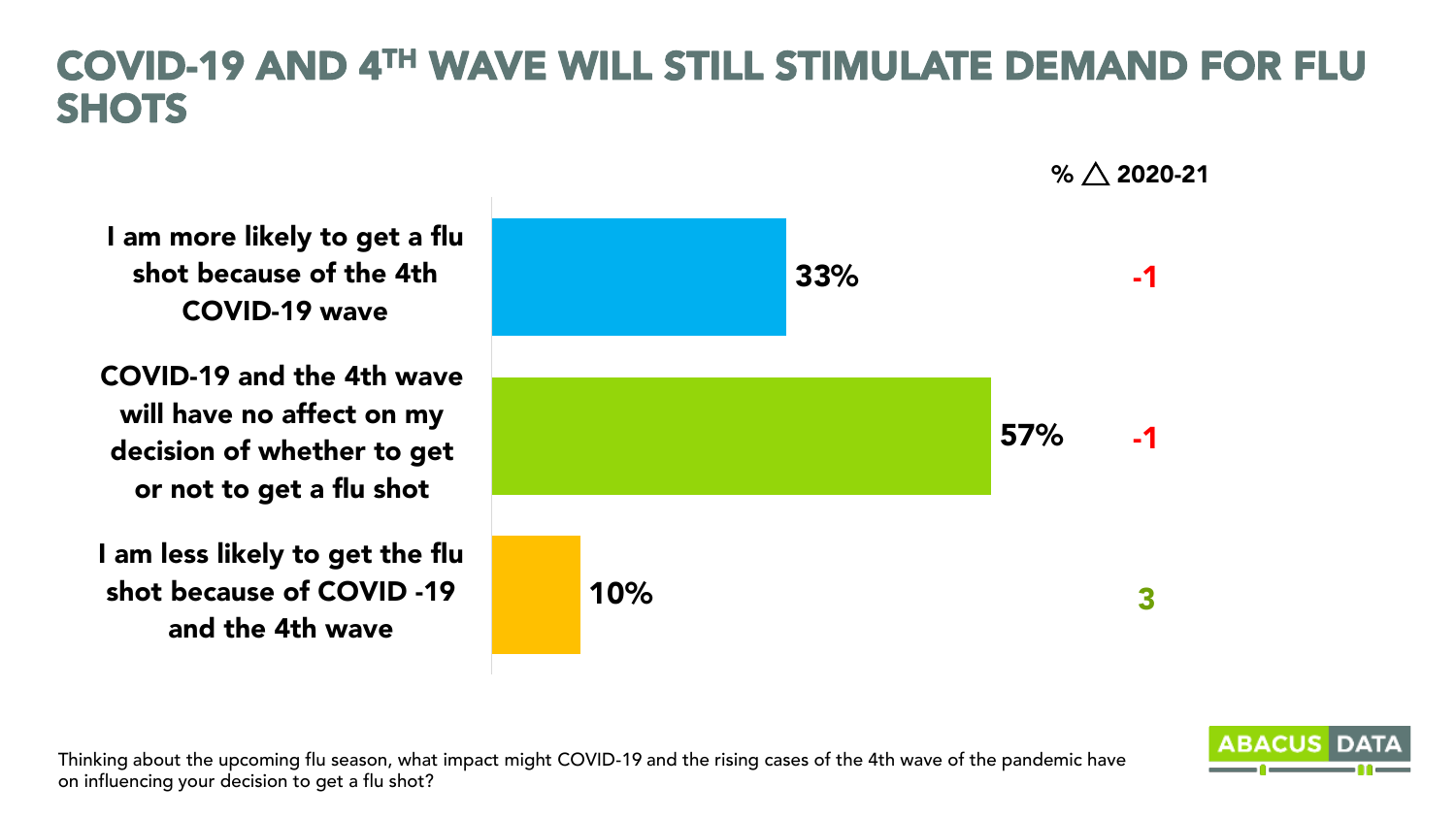## COVID-19 AND 4TH WAVE WILL STILL STIMULATE DEMAND FOR **FLU SHOTS**

|                             | Canada                     | 33% | 57% | 10%       |
|-----------------------------|----------------------------|-----|-----|-----------|
|                             | <b>BC</b>                  | 36% | 55% | 8%        |
| <b>REGION</b>               | <b>AB</b>                  | 35% | 52% | 12%       |
|                             | SK/MB                      | 31% | 64% | 6%        |
|                             | ON                         | 34% | 56% | 10%       |
|                             | QC                         | 30% | 58% | 12%       |
|                             | <b>ATL</b>                 | 33% | 58% | 10%       |
| <b>AGE GROUP</b>            |                            |     |     |           |
|                             | 18 to 29                   | 38% | 51% | 11%       |
|                             | 30 to 44                   | 33% | 56% | 11%       |
|                             | 45 to 59                   | 29% | 59% | 11%       |
|                             | 60 and over                | 34% | 58% | 8%        |
|                             |                            |     |     |           |
| <b>GENDER</b>               | <b>Male</b>                | 35% | 55% | 10%       |
|                             | Female                     | 32% | 58% | 10%       |
|                             |                            |     |     |           |
| <b>VACCINATION</b>          | Vaccinated                 | 38% | 55% | 7%        |
| <b>STATUS</b>               | Intend to get vaccinated   | 31% | 60% | 9%        |
|                             | <b>Reluctant/Resistant</b> | 8%  | 64% | 29%       |
| <b>2020 FLU SHOT STATUS</b> | Yes                        | 49% |     | 3%<br>47% |
|                             | <b>No</b>                  | 19% | 65% | 16%       |
|                             |                            |     |     |           |

I am more likely to get a flu shot because of the 4th COVID-19 wave

COVID-19 and the 4th wave will have no affect on my decision of whether to get or not to get a flu shot

I am less likely to get the flu shot because of COVID -19 and the 4th wave

Thinking about the upcoming flu season, what impact might COVID-19 and the rising cases of the 4th wave of the pandemic have on influencing your decision to get a flu shot?

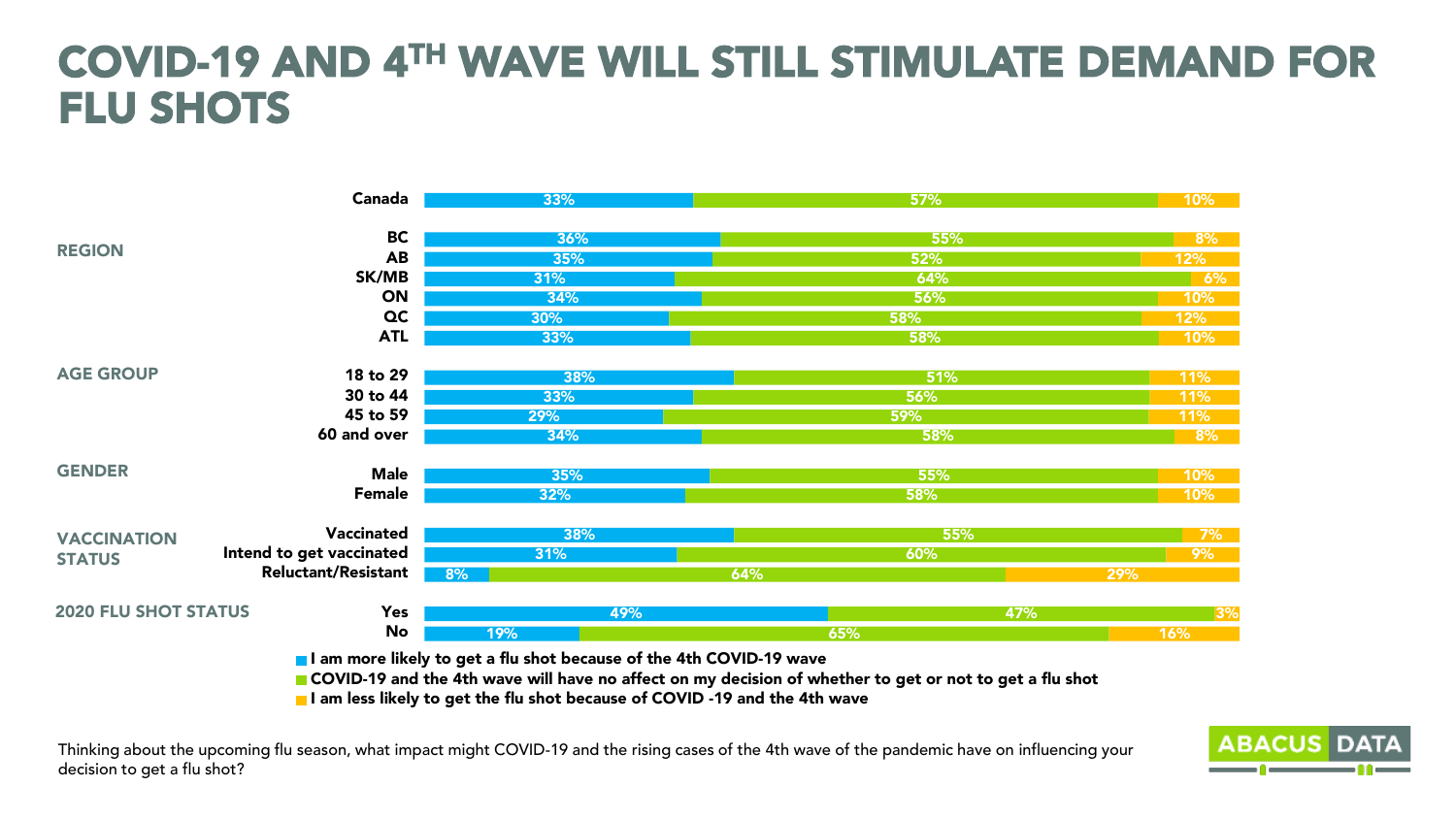#### EASE OF BOOKING AND PROXIMITY TO HOME ARE TOP 2 IMPORTANT CONSIDERATIONS WHEN DECIDING TO GET FLU SHOT THIS YEAR



% Important %  $\triangle$  2020-21

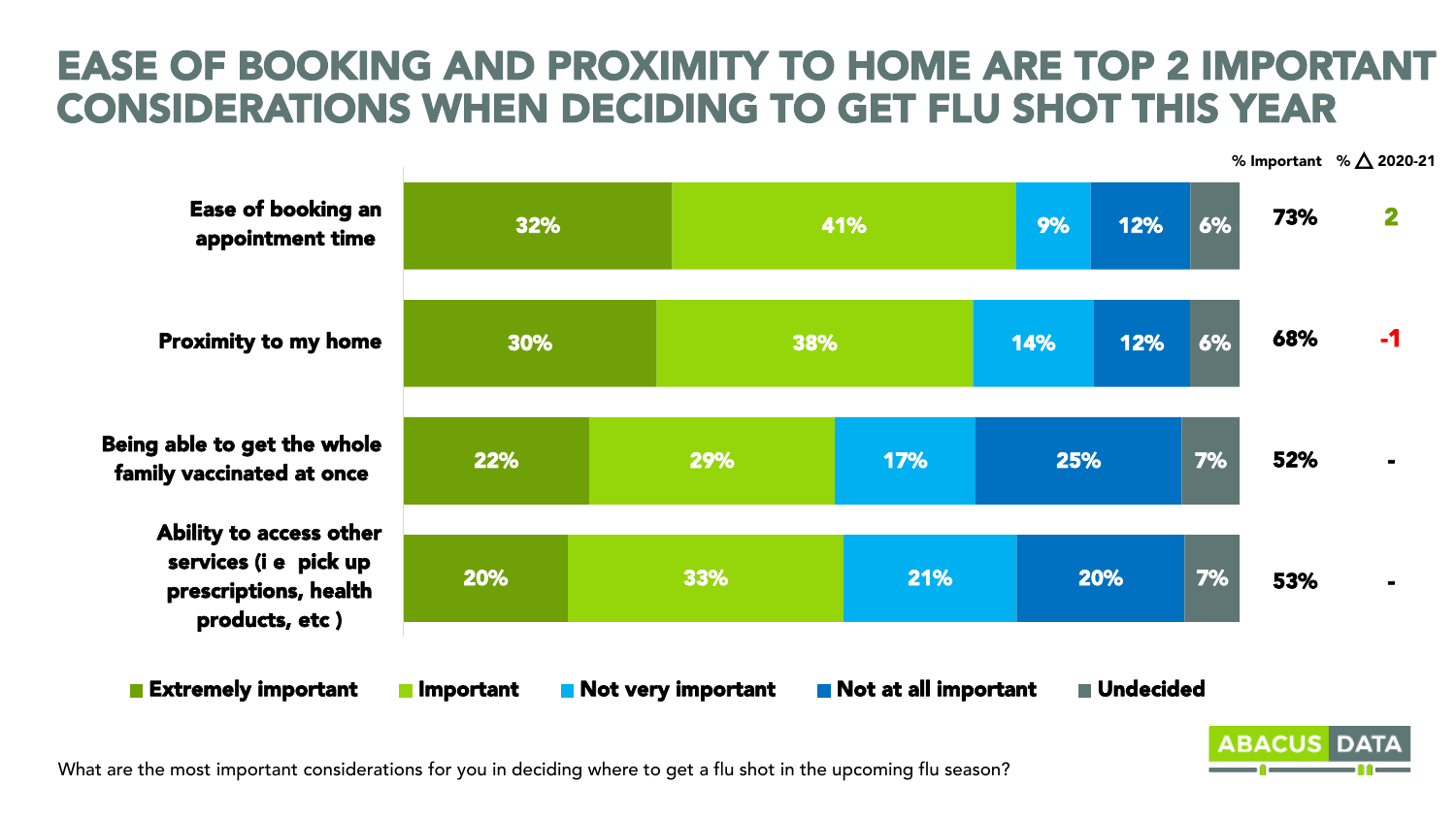#### IMPORTANT CONSIDERATIONS WHEN DECIDING TO GET FLU SHOT EASE OF BOOKING AN APPOINTMENT TIME

|                             | Canada                     |                  | 32% |                           | 41%                  |    | 9%  | 12%                | 6%        |
|-----------------------------|----------------------------|------------------|-----|---------------------------|----------------------|----|-----|--------------------|-----------|
| <b>REGION</b>               | <b>BC</b>                  |                  | 34% |                           | 42%                  |    | 9%  | 10%                | 5%        |
|                             | <b>AB</b>                  |                  | 26% |                           | 43%                  | 7% |     | 18%                | 7%        |
|                             | SK/MB                      |                  | 30% |                           | 42%                  |    | 14% | 7%                 | 7%        |
|                             | ON                         |                  | 31% |                           | 42%                  |    | 10% | 11%                | 5%        |
|                             | QC                         |                  | 38% |                           | 36%                  | 6% |     | 13%                | 8%        |
|                             | <b>ATL</b>                 |                  | 28% |                           | 47%                  |    | 11% | 11%                | 4%        |
| <b>AGE GROUP</b>            |                            |                  |     |                           |                      |    |     |                    |           |
|                             | 18 to 29                   |                  | 31% |                           | 42%                  |    | 12% | 8%                 | 7%        |
|                             | 30 to 44                   |                  | 31% |                           | 42%                  | 9% |     | 11%                | 8%        |
|                             | 45 to 59                   |                  | 31% |                           | 38%                  | 9% |     | 15%                | <b>7%</b> |
|                             | 60 and over                |                  | 35% |                           | 43%                  |    | 7%  | 12%                | 3%        |
| <b>GENDER</b>               |                            |                  |     |                           |                      |    |     |                    |           |
|                             | <b>Male</b>                |                  | 31% |                           | 42%                  |    | 11% | 11%                | 5%        |
|                             | Female                     |                  | 33% |                           | 40%                  | 7% |     | 13%                | 7%        |
| <b>VACCINATION</b>          |                            |                  |     |                           |                      |    |     |                    |           |
| <b>STATUS</b>               | Vaccinated                 |                  | 36% |                           | 44%                  |    |     | 8%<br>8%           | 4%        |
|                             | Intend to get vaccinated   |                  | 29% |                           | 44%                  |    | 15% | 5%                 | <b>7%</b> |
|                             | <b>Reluctant/Resistant</b> | 10%              | 23% | 13%                       | 40%                  |    |     | 16%                |           |
| <b>2020 FLU SHOT STATUS</b> |                            |                  |     |                           |                      |    |     |                    |           |
|                             | Yes                        |                  | 44% |                           | 46%                  |    |     |                    | 7% 2%     |
|                             | <b>Extremely important</b> | <b>Important</b> |     | <b>Not very important</b> | Not at all important |    |     | <b>■ Undecided</b> |           |

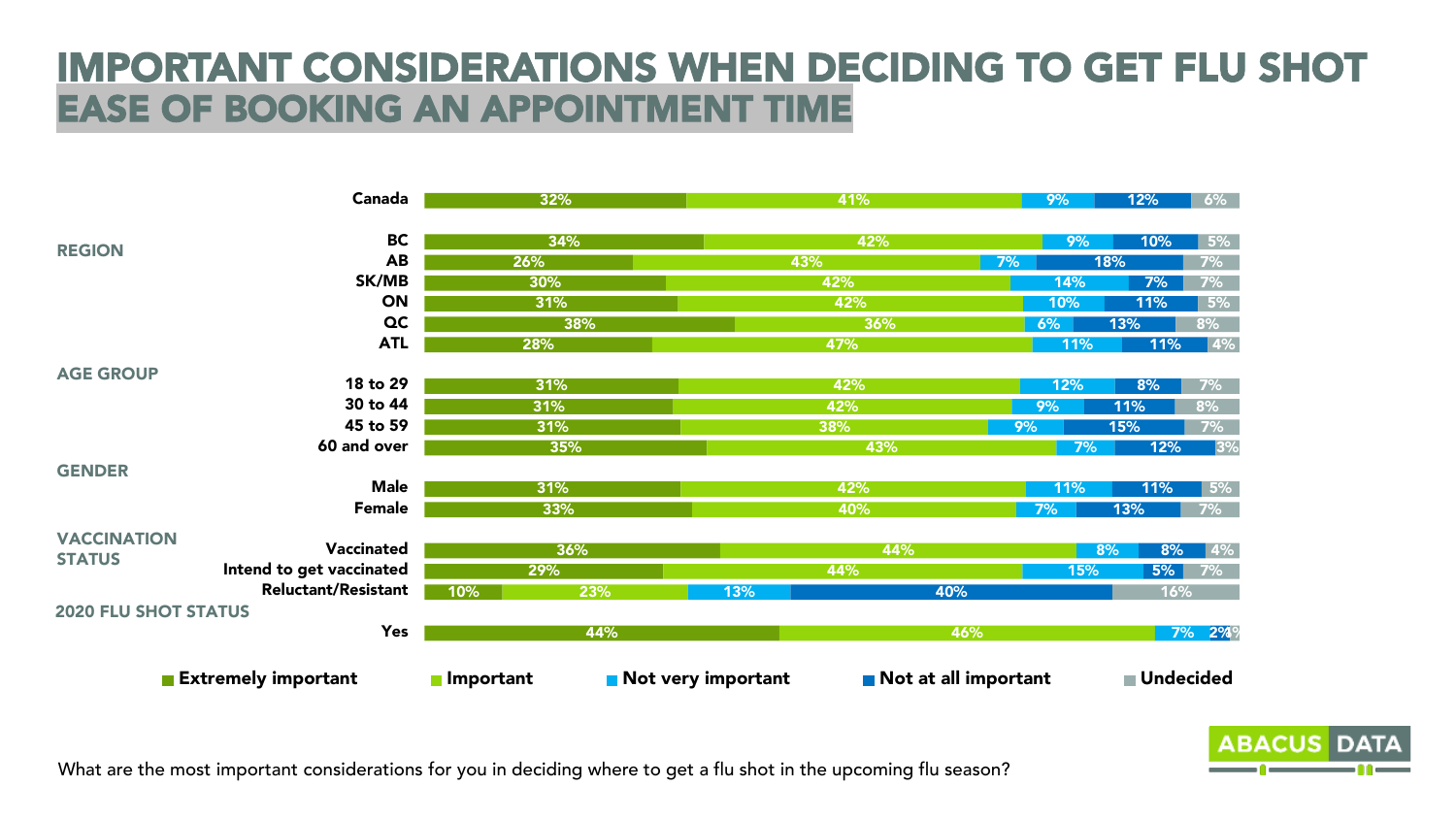#### IMPORTANT CONSIDERATIONS WHEN DECIDING TO GET FLU SHOT PROXIMITY TO MY HOME

|                             | Canada                     |           | 30% |                    | 38%                  | 14% | 12%                             | 6%  |
|-----------------------------|----------------------------|-----------|-----|--------------------|----------------------|-----|---------------------------------|-----|
|                             | <b>BC</b>                  |           | 28% |                    | 41%                  | 17% | 10%                             | 4%  |
| <b>REGION</b>               | <b>AB</b>                  | 26%       |     | 39%                |                      | 14% | 15%                             | 7%  |
|                             | SK/MB                      |           | 31% |                    | 34%                  | 19% | 10%                             | 6%  |
|                             | ON                         |           | 31% |                    | 37%                  | 14% | 12%                             | 5%  |
|                             | QC                         |           | 32% |                    | 35%                  | 14% | 10%                             | 9%  |
|                             | <b>ATL</b>                 |           | 29% |                    | 48%                  | 9%  | 10%                             | 3%  |
| <b>AGE GROUP</b>            |                            |           |     |                    |                      |     |                                 |     |
|                             | 18 to 29                   | 26%       |     |                    | 42%                  | 17% | 6%                              | 9%  |
|                             | 30 to 44                   |           | 29% |                    | 38%                  | 14% | 11%                             | 7%  |
|                             | 45 to 59                   |           | 32% |                    | 32%                  | 15% | 15%                             | 6%  |
|                             | 60 and over                |           | 33% |                    | 39%                  | 13% | 13%                             | 3%  |
| <b>GENDER</b>               |                            |           |     |                    |                      |     |                                 |     |
|                             | <b>Male</b>                |           | 28% |                    | 41%                  | 15% | 11%                             | 5%  |
|                             | <b>Female</b>              |           | 32% |                    | 35%                  | 14% | 12%                             | 7%  |
| <b>VACCINATION</b>          | Vaccinated                 |           | 33% |                    | 41%                  | 14% | 8%                              | 4%  |
| <b>STATUS</b>               | Intend to get vaccinated   |           | 33% |                    | 37%                  | 15% | 8%                              | 6%  |
|                             | <b>Reluctant/Resistant</b> | 12%       | 18% | 16%                | 36%                  |     | 18%                             |     |
| <b>2020 FLU SHOT STATUS</b> |                            |           |     |                    |                      |     |                                 |     |
|                             | Yes                        |           | 41% |                    | 42%                  |     | 13%                             | 3%% |
|                             | <b>Extremely important</b> | Important |     | Not very important | Not at all important |     | <b>Undecided</b><br><b>Tara</b> |     |

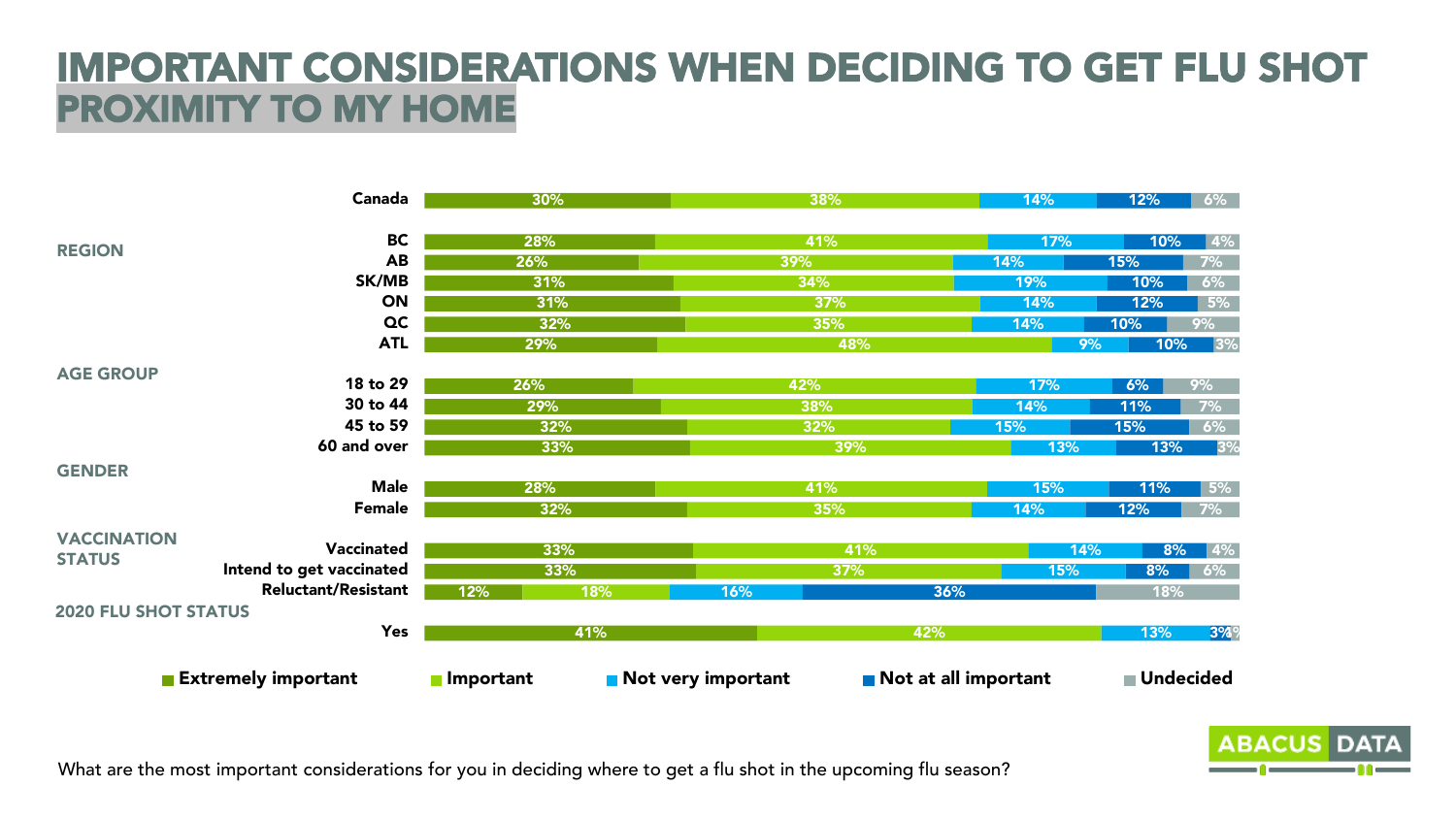#### IMPORTANT CONSIDERATIONS WHEN DECIDING TO GET FLU SHOT BEING ABLE TO GET THE WHOLE FAMILY VACCINATED AT ONCE

|                             | Canada                     | 22%              | 29%                |     | 17%                  | 25%        | 7%               |
|-----------------------------|----------------------------|------------------|--------------------|-----|----------------------|------------|------------------|
|                             | <b>BC</b>                  | 19%              | 29%                |     | 20%                  | 24%        | 7%               |
| <b>REGION</b>               | <b>AB</b>                  | 17%              | 31%                |     | 15%                  | 29%        | 8%               |
|                             | SK/MB                      | 18%              | 33%                |     | 18%                  | 26%        | 5%               |
|                             | ON                         | 24%              |                    | 28% | 17%                  | 25%        | 6%               |
|                             | QC                         | 25%              |                    | 28% | 17%                  | 22%        | 8%               |
|                             | <b>ATL</b>                 | 21%              |                    | 35% | 13%                  | 25%        | 6%               |
| <b>AGE GROUP</b>            |                            |                  |                    |     |                      |            |                  |
|                             | 18 to 29                   | 29%              |                    | 31% | 15%                  | 16%        | 9%               |
|                             | 30 to 44                   | 24%              |                    | 32% | 16%                  | 20%        | 8%               |
|                             | 45 to 59                   | 20%              | 27%                |     | 19%                  | 27%        | 7%               |
|                             | 60 and over                | 18%              | 29%                |     | 17%                  | 32%        | 5%               |
| <b>GENDER</b>               |                            |                  |                    |     |                      |            |                  |
|                             | <b>Male</b>                | 23%              |                    | 30% | 18%                  | 23%        | 5%               |
|                             | <b>Female</b>              | 21%              | 29%                |     | 15%                  | 26%        | 9%               |
| <b>VACCINATION</b>          | Vaccinated                 | 24%              |                    | 31% | 17%                  | 22%        | 6%               |
| <b>STATUS</b>               | Intend to get vaccinated   | 28%              |                    | 35% |                      | 15%<br>16% | 6%               |
|                             | <b>Reluctant/Resistant</b> | 5%<br>16%        | 16%                |     | 47%                  |            | 16%              |
| <b>2020 FLU SHOT STATUS</b> |                            |                  |                    |     |                      |            |                  |
|                             | Yes                        | 30%              |                    | 34% |                      | 16%<br>18% | 3%               |
|                             | <b>Extremely important</b> | <b>Important</b> | Not very important |     | Not at all important | <b>COL</b> | <b>Undecided</b> |

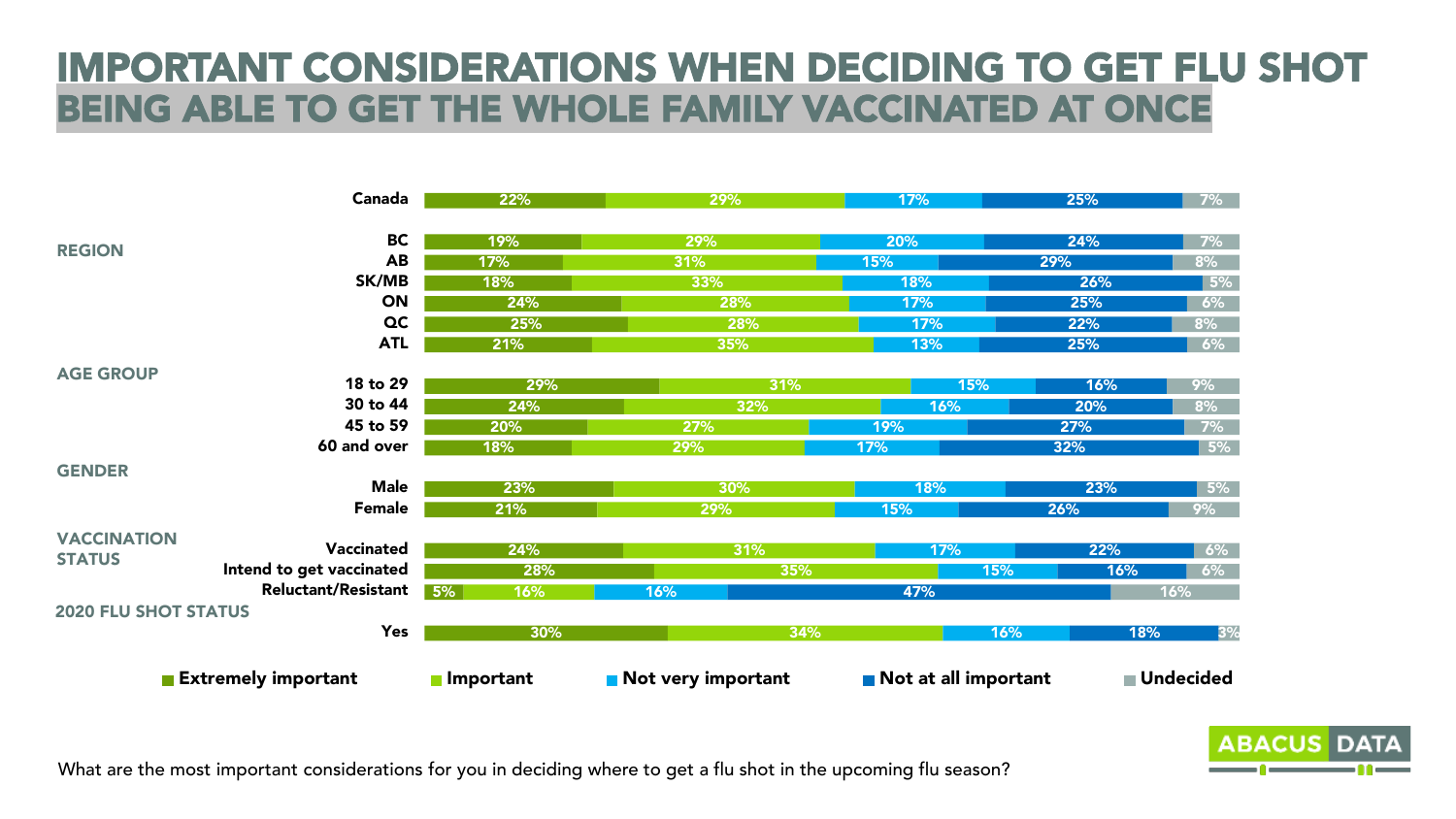#### IMPORTANT CONSIDERATIONS WHEN DECIDING TO GET FLU SHOT ABILITY TO ACCESS OTHER SERVICES (PICK UP PRESCRIPTIONS, HEALTH PRODUCTS, ETC )

|                             | Canada                                                 | 20%              |     | 33%                | 21%                  | 20%            | 7%               |
|-----------------------------|--------------------------------------------------------|------------------|-----|--------------------|----------------------|----------------|------------------|
| <b>REGION</b>               | <b>BC</b><br><b>AB</b>                                 | 20%              |     | 34%                | 21%                  | 20%            | 5%               |
|                             | SK/MB                                                  | 18%<br>17%       |     | 36%<br>26%         | 17%<br>28%           | 23%<br>20%     | 6%<br>8%         |
|                             | ON<br>QC                                               | 21%<br>17%       |     | 33%<br>33%         | 20%<br>21%           | 20%<br>20%     | 6%<br>9%         |
| <b>AGE GROUP</b>            | <b>ATL</b>                                             | 26%              |     | 32%                | 20%                  | 17%            | 6%               |
|                             | 18 to 29<br>30 to 44                                   | 19%<br>23%       |     | 43%<br>32%         | 17%<br>17%           | 11%<br>19%     | 10%<br>8%        |
|                             | 45 to 59<br>60 and over                                | 19%<br>18%       |     | 29%<br>30%         | 22%<br>25%           | 25%<br>23%     | 6%<br>3%         |
| <b>GENDER</b>               | <b>Male</b><br><b>Female</b>                           | 19%              |     | 37%                | 21%                  | 19%            | 5%               |
| <b>VACCINATION</b>          | Vaccinated                                             | 20%<br>21%       |     | 29%<br>34%         | 20%<br>22%           | 21%<br>19%     | 8%<br>5%         |
| <b>STATUS</b>               | Intend to get vaccinated<br><b>Reluctant/Resistant</b> | 23%<br>10%       | 18% | 45%<br>18%         | 37%                  | 18%            | 8%<br>6%<br>18%  |
| <b>2020 FLU SHOT STATUS</b> | Yes                                                    | 26%              |     | 35%                | 22%                  |                | 2%<br>16%        |
|                             | <b>Extremely important</b>                             | <b>Important</b> |     | Not very important | Not at all important | <b>College</b> | <b>Undecided</b> |

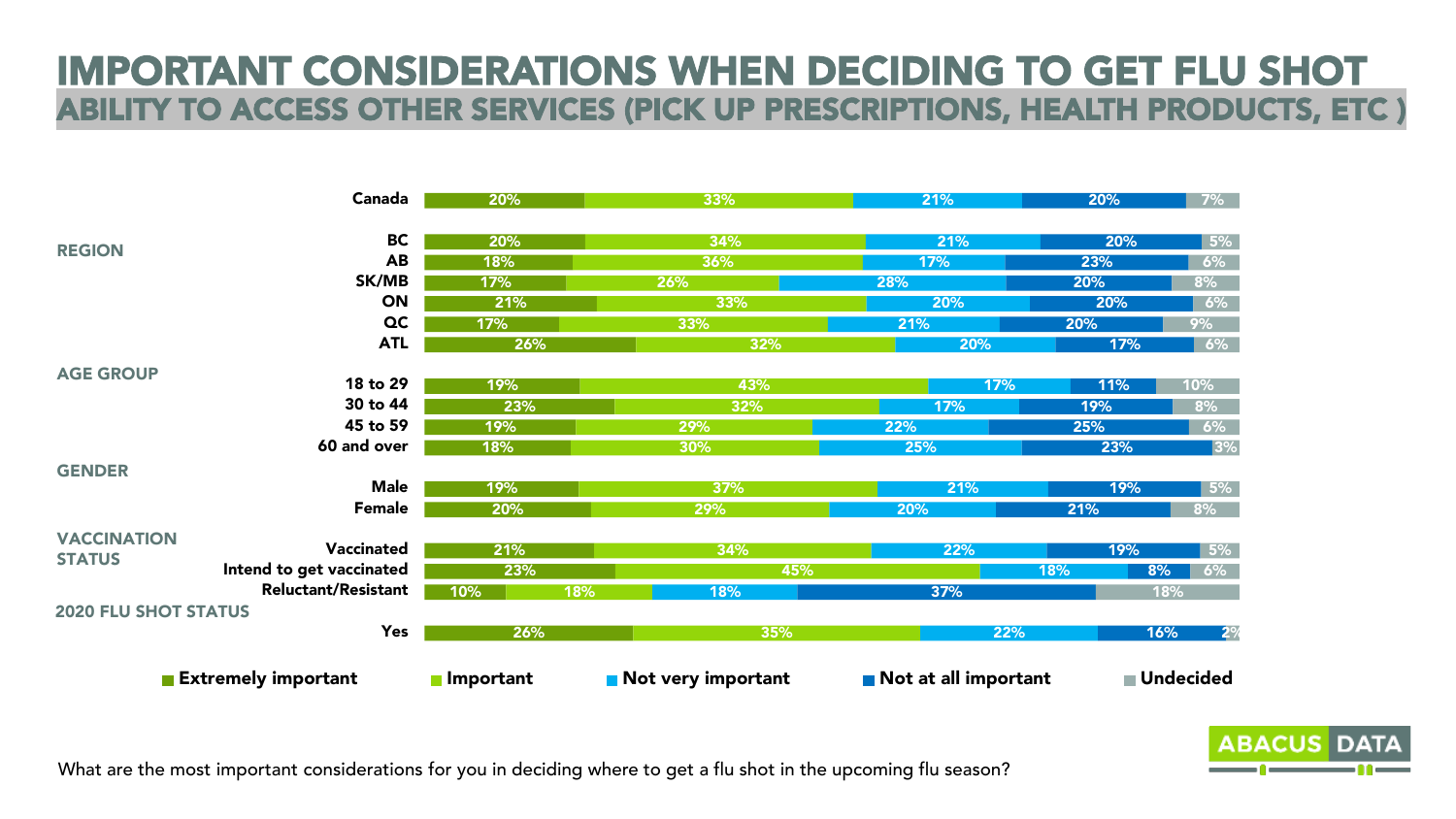#### KNOWING ABOUT THE LIMITED SPREAD OF FLU CASES IN 2020 IS LIKELY TO INFLUENCE 2 IN 5 CANADIANS TO GET FLU SHOT THIS YEAR



As you may recall, there was very little spread of flu cases last year due to a variety of reasons including a record number of flu shots administered and strict public health measures in place. Are you more or less likely to get the flu shot this upcoming season knowing that there was a lack of flu spread last season?